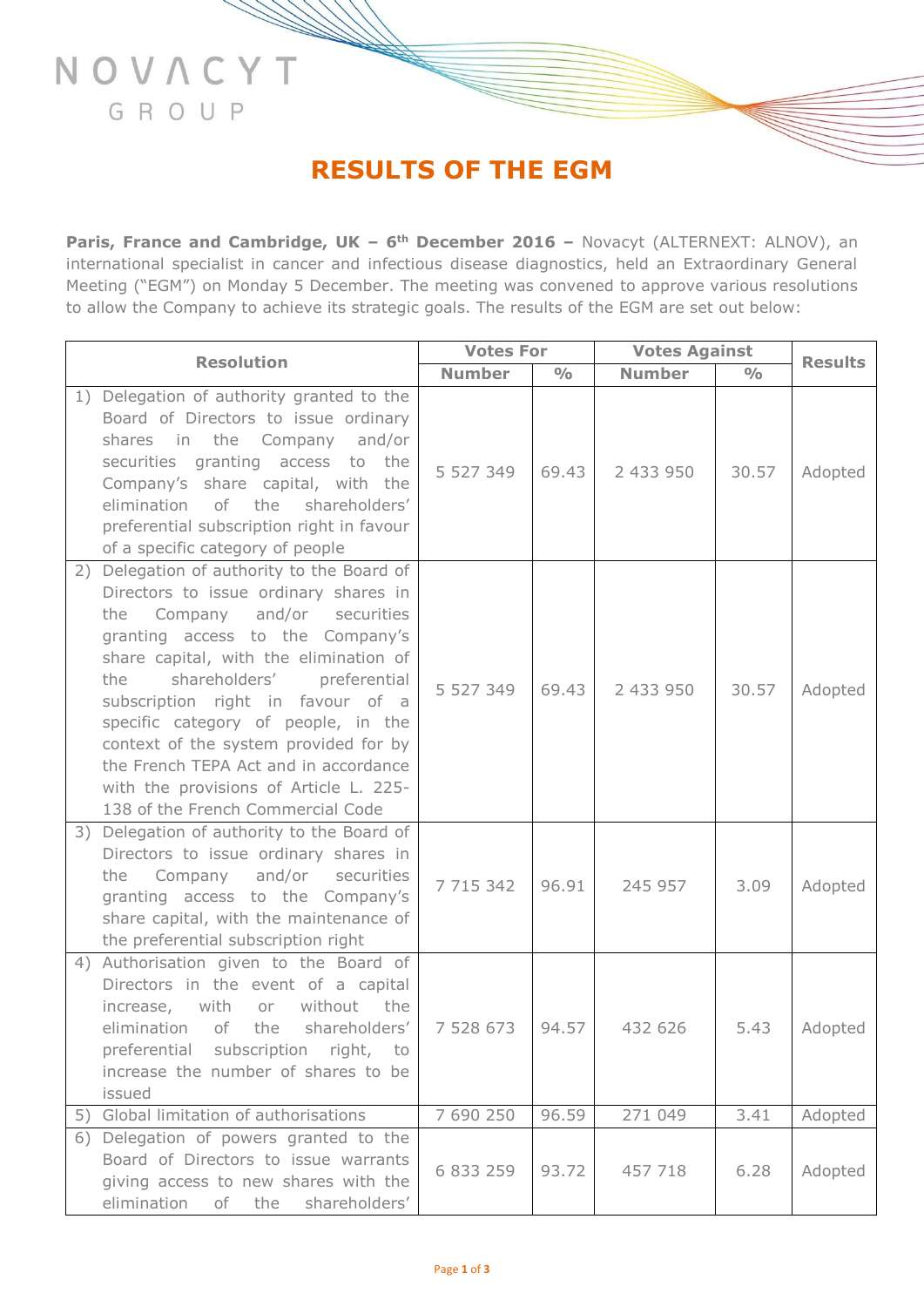

|    | preferential subscription right in favour<br>of designated persons <sup>1</sup>                                                                                                                                                            |           |       |           |       |          |
|----|--------------------------------------------------------------------------------------------------------------------------------------------------------------------------------------------------------------------------------------------|-----------|-------|-----------|-------|----------|
| 7) | Delegation of powers granted to the<br>Board of Directors to issue warrants<br>giving access to new shares with the<br>elimination of the<br>shareholders'<br>preferential subscription right in favour<br>of a designated person          | 5 683 306 | 71.39 | 2 277 993 | 28.61 | Adopted  |
|    | 8) Delegation of authority to the Board of<br>Directors to issue ordinary shares<br>and/or securities granting access to<br>the Company's share capital in favour<br>of members of a company savings<br>scheme (plan d'épargne entreprise) | 746 461   | 9.38  | 7 214 838 | 90.62 | Rejected |
|    | 9) Powers to complete formalities                                                                                                                                                                                                          | 7871299   | 98.87 | 90 000    | 1.13  | Adopted  |

Number of shareholders having participated (by voting form, by giving proxy or by being present): 77 shareholders representing 7 961 299 shares

## **- End –**

## **About Novacyt Group**

**The Novacyt Group is a leader in the field of cellular diagnostics with a growing portfolio of cancer and infectious disease products and services. Through its proprietary technology platform NovaPrep® and molecular platform, genesig® Novacyt is able to provide an extensive range of oncology and infectious disease diagnostic products across an extensive international distributor network. The Group has diversified sales from diagnostic reagents used in oncology, microbiology, haematology and serology markets, and its global customers and partners include major corporates.**

**For more information please refer to the website: [www.novacyt.com](http://www.novacyt.com/)**

#### **Contacts**

**International**  Brett Pollard / Victoria Foster Mitchell FTI Consulting +44 (0)20 3727 1000 brett.pollard@fticonsulting.com / victoria.fostermitchell@fticonsulting.com

# **France**

 $\overline{a}$ 

Arnaud de Cheffontaines / Astrid Villette FTI Consulting +33 (0)147 03 69 47 / +33 (0)147 03 69 51

<sup>&</sup>lt;sup>1</sup> Shareholders holding BSA 16/05/01 did not vote on this resolution